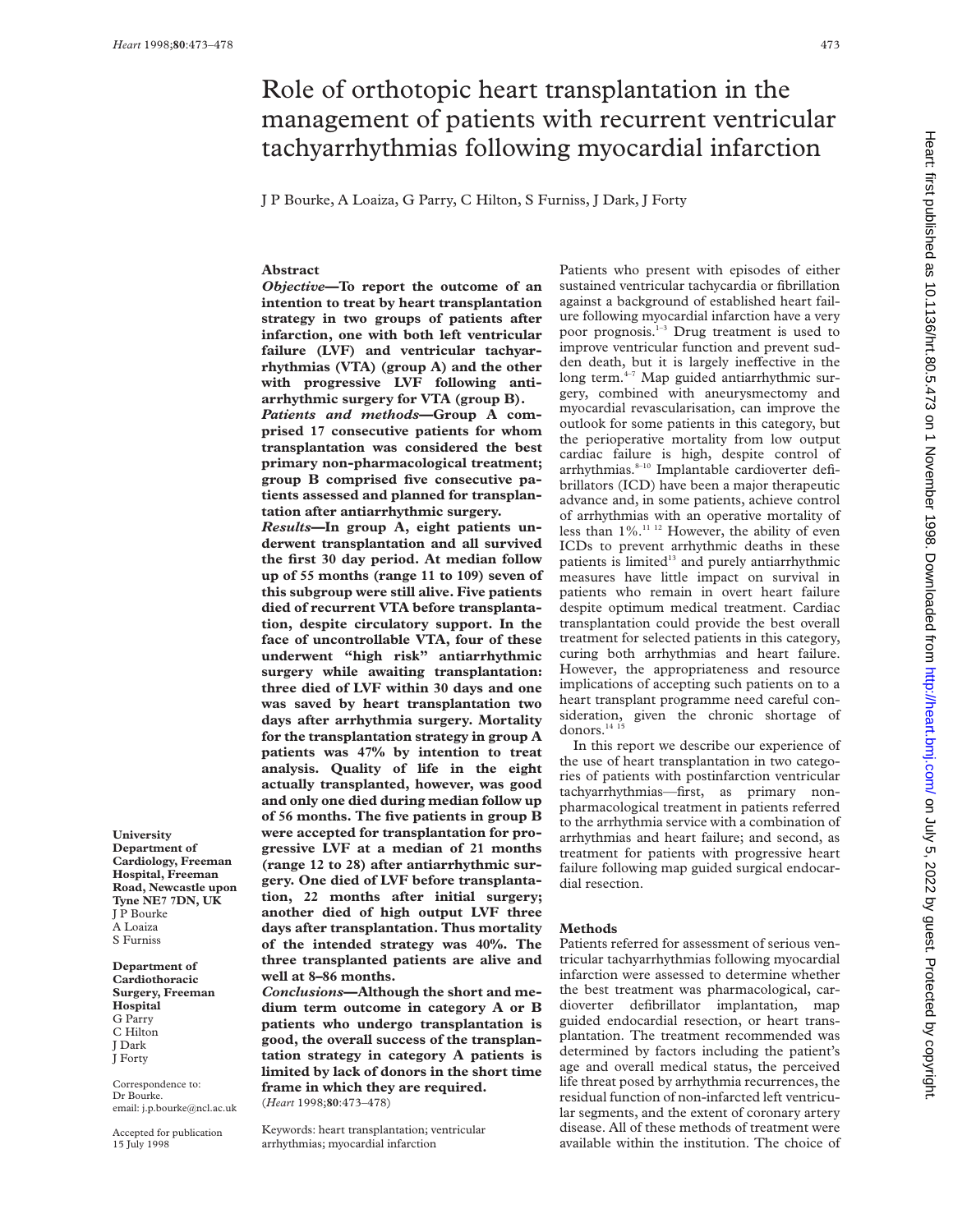treatment recommended was thus not influenced by the range of treatments available on site. Map guided endocardial resection was first performed at our hospital in 1980, the cardiac transplant programme began in 1985, the first cardioverter defibrillator was implanted in 1990, and radiofrequency catheter ablations for postinfarction ventricular tachycardia began in about 1995.

#### CRITERIA FOR ANTIARRHYTHMIC SURGERY

From 1980 to 1985, map guided endocardial resection was offered to all patients whose arrhythmias were considered to pose a life threat, despite optimum drug treatment. It was also performed in a small number of patients when cardiac surgery was required for another primary indication, even though arrhythmias were responsive to drug treatment.<sup>16 17</sup> With the availability of heart transplantation in 1985 and implantable defibrillation in 1990, elective surgical treatment is now reserved for patients without important comorbidity who also have normal systolic function in at least three of nine left ventricular segments on their biplane left ventricular cine-angiogram. <sup>8</sup> However, emergency surgery continued to be offered to patients without other therapeutic options throughout the period of the data collection.

# CRITERIA FOR CARDIOVERTER DEFIBRILLATOR IMPLANTATION

After 1990, device treatment was offered to patients with infrequent arrhythmias and severely impaired left ventricular function as defined above, and to those with comorbidity likely to result in a significant increase in mortality after antiarrhythmic surgery. However, defibrillator treatment was not used in patients with frequently recurring arrhythmias or in those who remained in heart failure (Killip class III-IV; New York Heart Association (NYHA) class IV) despite medical treatment.

# CRITERIA FOR HEART TRANSPLANTATION

In the period 1986 to 1987, heart transplantation became an option for patients with poor cardiac reserve and symptomatic heart failure, who had survived a life threatening episode of ventricular tachyarrhythmia and whose anticipated mortality from conventional antiarrhythmic surgery was considered unacceptably high (group A). It was also available for patients, who had previously undergone antiarrhythmic surgery but who later became progressively limited by heart failure (group B). To be considered for transplantation, however, patients had to meet the standard criteria applied to all potential recipients.

#### CRITERIA FOR RADIOFREQUENCY CATHETER ABLATION

Although some catheter ablations had been performed using direct current for many years at our hospital, radiofrequency ablations for supraventricular tachycardias only became routine from 1992 and for ventricular tachycardia from about 1995. Thus catheter ablation was not considered during much of the period

of data collection, even in patients with haemodynamically well tolerated forms of ventricular tachycardia.

# MANAGEMENT WHILE AWAITING HEART TRANSPLANTATION

While awaiting transplantation, patients at high arrhythmia risk remained in hospital with continuous telemetered ECG rhythm supervision. To improve left ventricular function antiarrhythmic drugs were withdrawn and all patients were maintained on diuretics and angiotensin converting enzyme inhibitors, with or without intermittent nitrate treatment.<sup>10 18</sup> Dobutamine infusions were often used but other inotropes were avoided in view of their arrhythmogenic potential. Digoxin was used only in patients with atrial fibrillation. If major episodes of arrhythmia recurred, antiarrhythmic drug treatment was restarted and temporary pacing was sometimes instituted to aid arrhythmia control. Intra-aortic balloon pump support was used in some patients to support left ventricular function and to reduce arrhythmia frequency.19 If frequent arrhythmias continued, antiarrhythmic surgery was recommended unless the patient was considered to have a negligible chance of surviving this procedure.

Patients undergoing transplantation for progressive heart failure occurring late after antiarrhythmic surgery were managed as outpatients in the same way as other categories of potential recipients. Recipient waiting time was calculated from the time that transplantation was considered optimum treatment in group A, and from the date of acceptance onto the transplant list in group B, to the date of transplantation, arrhythmia surgery, or death.

# HEART TRANSPLANTATION AND SUBSEQUENT FOLLOW UP

Conventional orthotopic heart transplantation was performed with triple therapy immunosuppression.<sup>20</sup> The follow up programme required monthly cardiac biopsies for three months, three monthly biopsies for one year, and annual biopsies thereafter. Coronary angiography was undertaken two years after transplantation and annually thereafter. Follow up on all patients transplanted is complete, as all were kept under regular review by the transplant team until death.

#### STATISTICAL ANALYSIS

Comparisons between subgroups were performed using the unpaired  $t$  test. Differences were considered significant at the 5% level and highly significant at the 1% level. Survival curves were drawn from actuarial survival calculations using Statview version 4.5 (Abacus Concepts Inc, Berkeley, California, USA).

# **Results**

# TRANSPLANTATION FOR ARRHYTHMIAS AND HEART FAILURE AFTER MYOCARDIAL INFARCTION In the period 1987 to 1996, heart transplantation was considered optimum treatment for 17 patients referred to the electrophysiology service with the combination of severely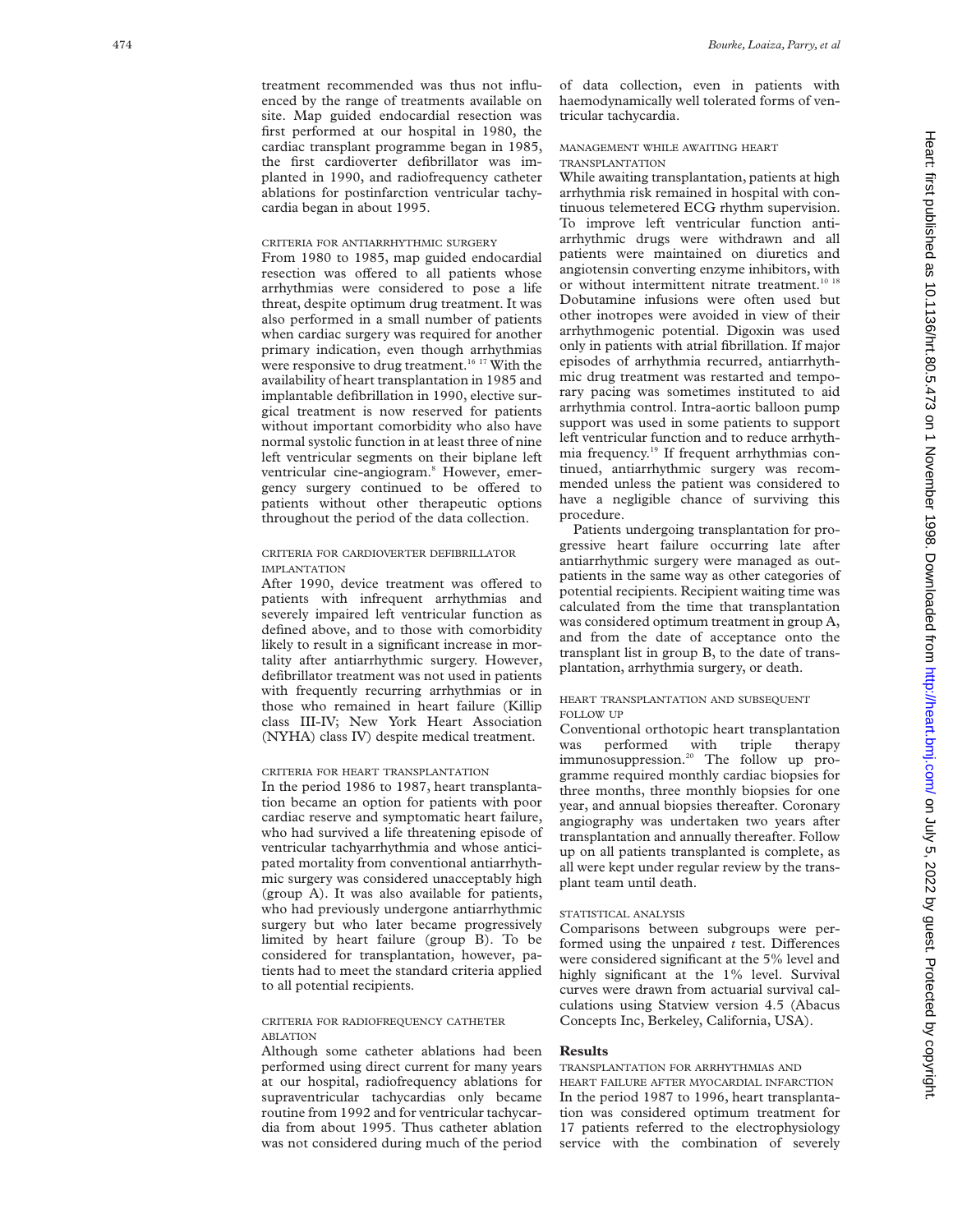*Table 1 (A–C) Heart transplantation as primary treatment for ventricular tachyarrhythmias and heart failure following myocardial infarction* **(A) Actually transplanted (n = 8)**

| <i>Agelsex</i> | MI-N | First VT<br>present | VTA<br>number | Tx waiting<br>(days) | KС        | CADs | <b>LVEF</b><br>$\frac{1}{2}$ | WMS            | СI  | Tx<br>$(+/-)$  | $F$ -up<br>(months) | Status    |
|----------------|------|---------------------|---------------|----------------------|-----------|------|------------------------------|----------------|-----|----------------|---------------------|-----------|
| 52/M           | 2    | Arrest              | 16            | 44                   | п         | 2    | 28                           | $\overline{c}$ | 2.0 | $\pm$          | 109                 | Alive     |
| 51/M           | 3    | Arrest              | 3             | 92                   | п         | 2    | 16                           | $\overline{2}$ | 2.7 | $\ddot{}$      | 103                 | Alive     |
| 51/M           | 4    | Arrest              | 5             | 111                  | Ш         | 2    | 18                           | $\overline{2}$ | 1.2 | $\ddot{}$      | 92                  | Alive     |
| 42/M           | 4    | Tolerated           | 24            | 35                   | Ш         | 2    | 16                           |                | 2.7 | $^{+}$         | 56                  | Died (MI) |
| 59/M           |      | Arrest              | 10            | 52                   | <b>IV</b> | NA   | 15                           | $\Omega$       | 3.1 | $\ddot{}$      | 54                  | Alive     |
| 56/M           | 2    | Tolerated           | 5             | 30                   |           |      | 15                           | $\Omega$       | 2.6 | $\ddot{}$      | 17                  | Alive     |
| 59/M           | 4    | Tolerated           |               | 28                   |           | 3    | 18                           |                | 1.6 | $^{+}$         | 11                  | Alive     |
| 60/M           | 2    | Tolerated           |               | 20                   | IV        | NA   | NA                           |                | 2.9 | $\overline{+}$ | 33                  | Alive     |

#### **(B) Died of arrhythmias awaiting transplantation (n = 5)**

|      | Age/sex MI-N   | First VT<br>present | VTA number                          | Tx waiting<br>(days to death) | KC | CADs           | <i>LVEF</i><br>(%) | WMS            | СI  | Тx<br>$(+/-)$            | $LV$ support<br>deployed |
|------|----------------|---------------------|-------------------------------------|-------------------------------|----|----------------|--------------------|----------------|-----|--------------------------|--------------------------|
| 50/M | -2             |                     | Tolerated Intractable $\times$ 24 h | 2                             | IV | -2             | 10                 | $\Omega$       | NA  | -                        | IABP                     |
|      |                |                     |                                     |                               |    |                |                    |                |     |                          |                          |
| 38/M |                | Tolerated $\geq 4$  |                                     | 7                             | П  |                | NA.                | -2             | NA  | $\overline{\phantom{m}}$ | PC bypass                |
| 62/F |                | Arrest              | $\geqslant 5$                       | 18                            | IV | $\overline{2}$ | 15                 | $\overline{2}$ | 2.9 | $\overline{\phantom{m}}$ | IABP/pacing              |
| 59/M |                | Tolerated           | Intractable                         | 11                            | П  | 3              | < 25               | $\Omega$       | NA  | $\overline{\phantom{m}}$ | IABP/pacing              |
| 57/F | $\overline{c}$ | Arrest              | Intractable $\times$ 48 h           | 13                            | IV | NA             | 26                 | NA             | NA  | -                        | Dobutamine               |

**(C) High risk arrhythmia surgery undertaken (n = 4)**

| Age/sex MI-N | First VT<br>present | <i>VTA</i><br>number | Tx waiting<br>(days to death) KC CADs |    | <i>LVEF</i><br>$($ %) | WMS      | СI | Тx<br>$(+/-)$            | $LV$ support<br>deployed |
|--------------|---------------------|----------------------|---------------------------------------|----|-----------------------|----------|----|--------------------------|--------------------------|
| 49/M         | Arrest              | Incessant            | 12                                    |    | 235                   | 2        | NA | $\overline{\phantom{m}}$ | IABP + LVAD              |
| 54/F         |                     | Tolerated Incessant  |                                       | IV | 5                     | $\Omega$ | NA | $\overline{\phantom{m}}$ | <b>IABP</b>              |
| 52/M         | Collapse 6          |                      |                                       | IV | 17                    | 5        | NA | $\overline{\phantom{m}}$ | IABP; dopamine           |
| 43/M         | Arrest              |                      |                                       | TV | <10                   | $\Omega$ | NA | $^{+}$                   | $LVAD \rightarrow Tx$    |

Arrest, cardiac arrest; CADs, number of major coronary arteries with stenoses >75%; CI, cardiac index (l/min/m2 ); First VT present, clinical presentation of the first arrhythmic episode; F-up, duration of follow up after cardiac transplantation; IABP, intra-aortic balloon pump device; KC, Killip classificication of heart failure (I-IV); LVAD, left ventricular assist device; LVEF, % left ventricular ejection fraction; MI, myocardial infarction; MI-N, number of confirmed myocardial infarctions; NA, data not available; PC bypass, percutaneous cardiopulmonary bypass; Tolerated, haemodynamically tolerated + syncope; Tx (+/−), whether cardiac transplantation performed; WMS, left ventricular segments with normal systolic motion (1–9).

compromised left ventricular function and life threatening ventricular arrhythmias after myocardial infarction (group A). Table 1 summarises the clinical and arrhythmia characteristics of the group, and their outcome is summarised in fig 1.

Eight patients eventually received transplants (table 1A), five died of arrhythmia recurrences while awaiting transplantation (table 1B), and four underwent "salvage" antiarrhythmic surgery in the face of intractable arrhythmias while awaiting a suitable donor (table 1C). All those transplanted survived the first 30 days after the operation. Their median times from last infarction and first arrhythmic episode to transplantation were 13 and 3.5 months, respectively. The mean waiting time for a donor heart was 49



*Figure 1 Group A patient management. Group 1a, patients actually transplanted; group 1b, patients who died before transplantation; group 1c, patients who underwent "salvage" surgery for ventricular tachycardia. These groups correspond with A–C in table 1.*

days (range 22 to 111 days). One had an unsuccessful radiofrequency catheter ablation attempt while awaiting transplantation. During median follow up of 55 months (range 11 to 109), only one of these eight patients had died at the time of writing. Death followed a myocardial infarction 4.7 years after transplantation.

Five patients died of recurrent arrhythmias before a suitable donor became available. None of these was considered suitable even for salvage surgery or catheter ablation. This group survived a median of only 10 days (range 2 to 18) from the time of acceptance for transplantation (table 1B) despite intra-aortic balloon pump support in three and percutaneous bypass in one. Median times from last infarction and first arrhythmia episode in these patients were 1.5 months and 14 days respectively.

In the context of uncontrollable recurrent arrhythmias while awaiting transplantation, four patients underwent high risk salvage antiarrhythmic surgery. Their median times from last infarction and first arrhythmic episode to surgery were 11.5 and 10.5 months, respectively. Three died of heart failure in the early postoperative period and the fourth survived only by undergoing heart transplantation 48 hours after the operation (table 1C).

Although none of the nine patients actually transplanted died in the early postoperative period, the mortality for the strategy of treating this type of patient by "urgent" heart transplantation was 47% (eight of 17) by intention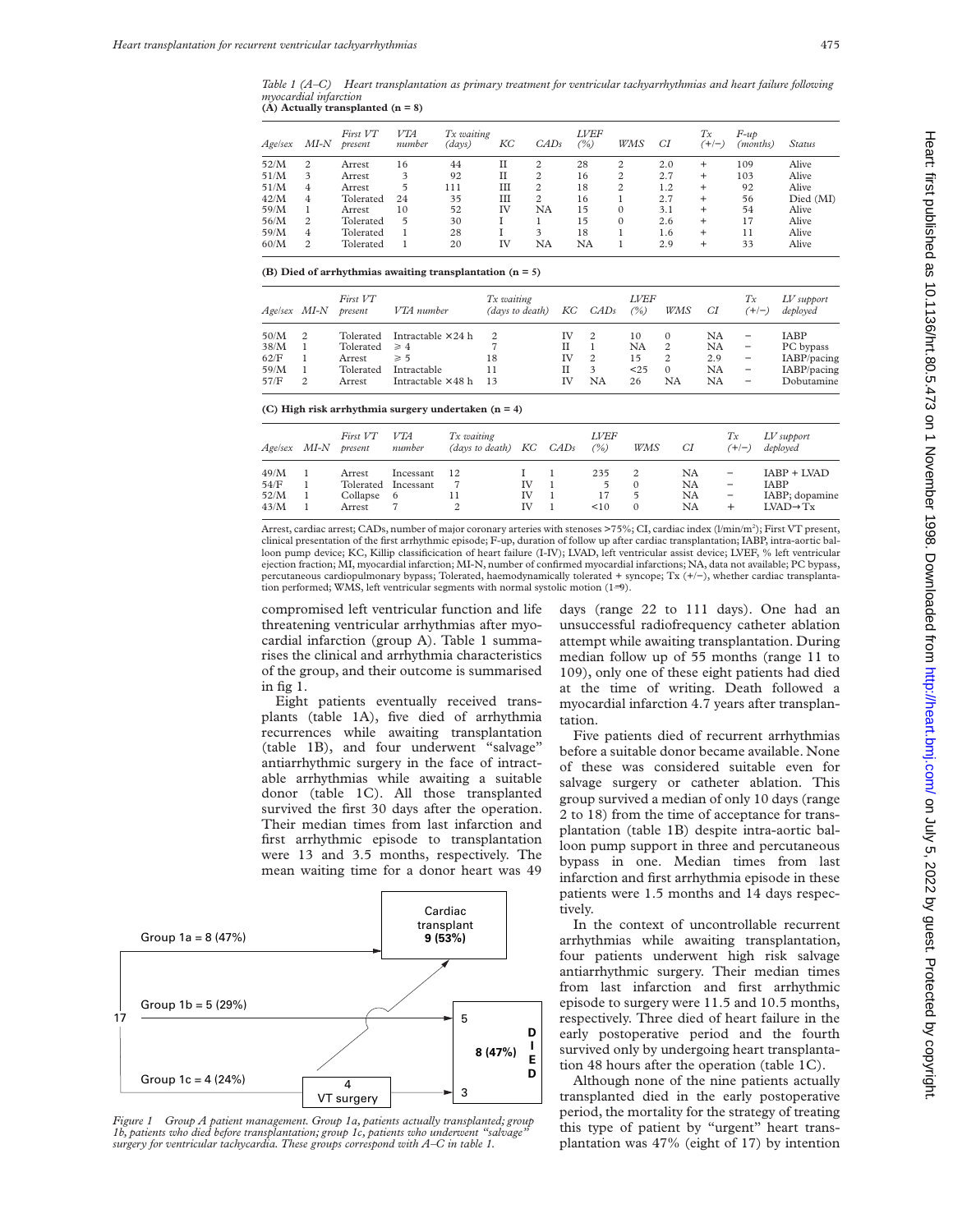*Table 2 Transplantation for heart failure after previous antiarrhythmic surgery*

| Age/sex                              | VT-op type                                                                                 | VT-op to Tx or<br>death (months) | Davs on<br>active Tx list     | KС                        | CADs pre<br>$VT$ -op | <i>LVEF</i><br>(%)         | WMS    | СI                              | Тx<br>$(+/-)$                                                                | Status<br>(follow up)                                                                                    |
|--------------------------------------|--------------------------------------------------------------------------------------------|----------------------------------|-------------------------------|---------------------------|----------------------|----------------------------|--------|---------------------------------|------------------------------------------------------------------------------|----------------------------------------------------------------------------------------------------------|
| 54/M<br>60/M<br>58/M<br>58/M<br>54/M | $ER: C\times 4$<br>ER; Cryo; C×3<br>$ER: C\times 5$<br>$ER$ ; Anx; $Cx2$<br>$ER: C\times2$ | 22<br>28<br>21<br>12<br>16       | 107<br>120<br>547<br>50<br>79 | IV<br>IV<br>П<br>IV<br>IV | $\overline{c}$       | 32<br>28<br>26<br>29<br>29 | 4<br>3 | 2.0<br>2.0<br>1.8<br>2.0<br>2.0 | $\ddot{}$<br>$\ddot{}$<br>$\ddot{}$<br>$\ddot{}$<br>$\overline{\phantom{m}}$ | Died $(3 d)$<br>Alive $(8 \text{ m})$<br>Alive $(15 \text{ m})$<br>Alive $(86 \text{ m})$<br>Died of LVF |

Anx, aneurysmectomy; C, coronary artery bypass grafts; CADs, extent of coronary artery disease; CI, cardiac index; ER, map guided endocardial resections; KC, Killip class of heart failure; LVEF, left ventricular ejection fraction; LVF, left ventricular failure; Tx (+/−), cardiac transplantation performed or not; VT-op, antiarrhythmic surgery; WMS, wall motion score.

to treat analysis. Figure 2 relates outcome to recipient waiting time for each subgroup. As might be anticipated, patients who died had waited a shorter time for a suitable donor than those actually transplanted ( $p = 0.007$ ).

# ELECTIVE HEART TRANSPLANTATION AFTER ANTIARRHYTHMIC SURGERY

The second category of patients studied were those considered for heart transplantation in the context of progressive heart failure after map guided surgical endocardial resection for postinfarction arrhythmias in the period 1988 to 1996. Five patients were referred and accepted for elective transplantation after antiarrhythmic surgery (group B). Their clinical details are summarised in table 2. Four had been rendered arrhythmia-free by antiarrhythmic surgery for a median period of 21 months (range 12 to 28). The fifth patient had required repeated hospital admission for initially well tolerated ventricular tachycardia with resultant progressive congestive heart failure. Between episodes this patient was in NYHA class II. He was managed at a time when catheter ablation was not available for ventricular tachycardia.

One patient died of progressive heart failure 79 days after listing for heart transplantation. The remaining four were transplanted after waits of between 60 and 547 days. One of these died of unexplained high output heart failure, unresponsive to treatment, three days after transplantation. On an intention to treat basis, therefore, the periprocedural mortality from cardiac transplantation as an adjunct to antiarrhythmic surgery in this small series was 40% (two of five). This compares with a combined waiting list and 30 day postoperative mortality of 28% for patients undergoing elective heart transplantation at this unit. The mean waiting time for a suitable donor in such patients follows a bimodal distribution, with a median of 120 days. The three who survived the perioperative period were well at the time of writing, at intervals of between eight months and seven years after transplantation.



# **Discussion**

Theoretically, heart transplantation is the ideal treatment for patients with life threatening ventricular tachyarrhythmias and irreversible heart failure following myocardial infarction. Several reports refer to the possibility of transplantation in this type of patient, while others report outcome in those actually transplanted.21–25 Determining the value of the transplantation strategy on an intention to treat basis is more difficult, not least because of the problems in defining when a patient actually becomes a potential transplant recipient for inclusion in any analysis. For the purpose of this analysis, we included all patients who were transferred to the electrophysiology service at our hospital for management and whose optimum treatment was considered to be heart transplantation rather than continued drug treatment, antiarrhythmic surgery, or device treatment. This population may not be the same as one selected by referral to a heart transplant service from the start. Three patients who died before transfer to our hospital were excluded. The aim of this intention to treat analysis was to determine the unit's ability to use heart transplantation in a cohort of patients with overt heart failure, who developed serious ventricular arrhythmias after myocardial infarction.

### RESULTS IN PATIENTS PROCEEDING TO TRANSPLANT

The benefits of heart transplantation in this group of patients are confirmed by the long term survival and good functional status in all nine patients in group A who actually underwent transplantation.<sup>22</sup> <sup>23</sup> Their median follow up to date is 55 months with a range of 11 months to nine years. One patient died 56 months after transplantation following an anterior myocardial infarction complicated by heart failure and arrhythmias. It is unlikely that any would have survived more than a year without transplantation and four were in NYHA class III-IV heart failure before surgery. $315$ 

# RESULTS OF TRANSPLANT STRATEGY BY INTENTION TO TREAT ANALYSIS

The ability to use heart transplantation as primary treatment for arrhythmias in the context of heart failure is limited by the scarcity of suitable donors.<sup>3 26</sup> Eight of the 17 patients in group A died of arrhythmias after waiting times of only two to 18 days. This compares with waiting times of between 20 and 111 days in *Figure 2 Outcome in relation to recipient waiting time in* Walling times of between 20 and 111 days 1 *group A patients. for those successfully transplanted (p = 0.0073).*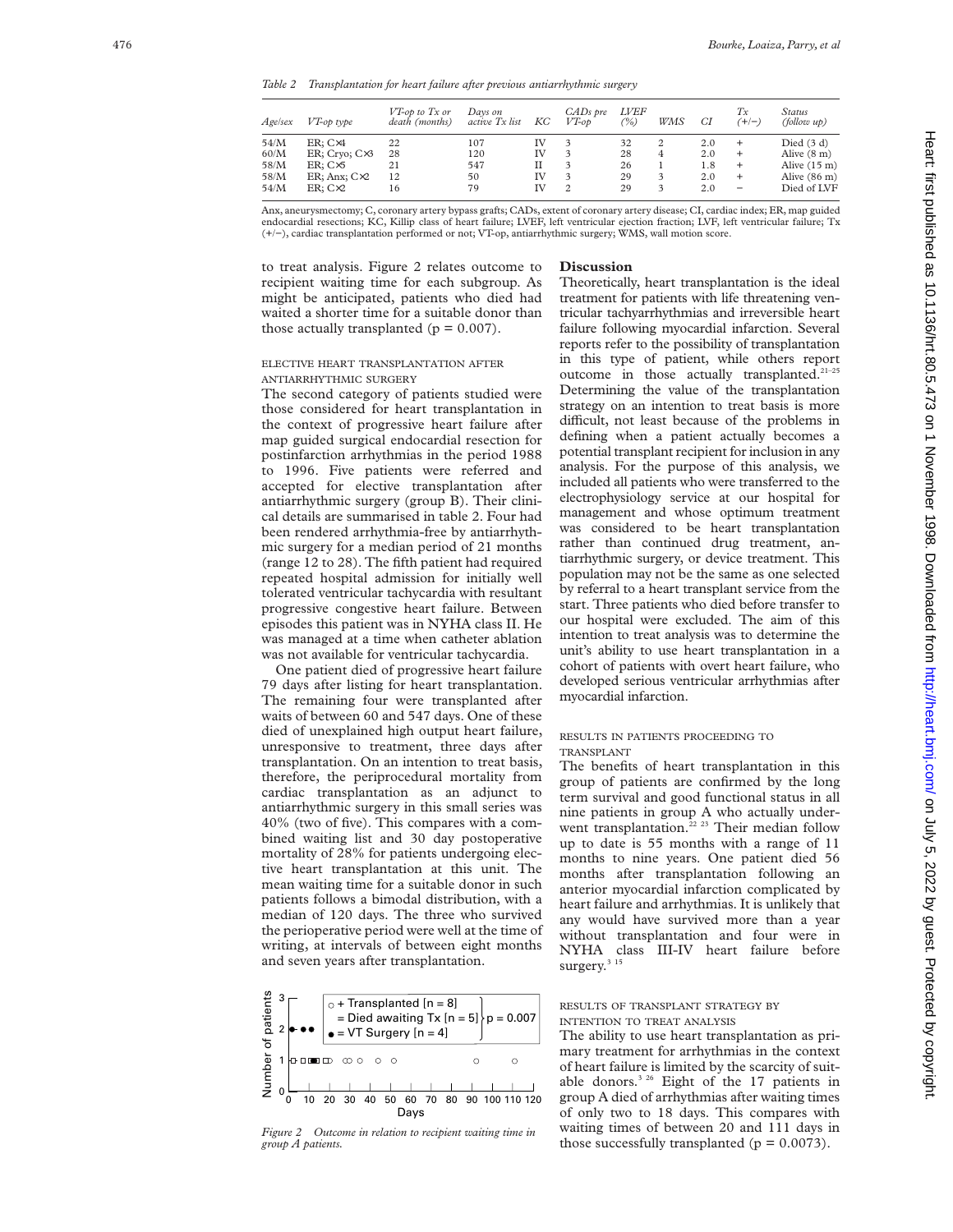Attempts to support those who died—using intra-aortic balloon pumps, percutaneous bypass, or left ventricular assist devices—were largely unsuccessful. While status was improved briefly in all but one patient, the need to wean patients from support later because of the development or risk of complications was followed by re-emergence of arrhythmias. $27$ Ischaemic leg complications after a week of balloon pump support contributed to the death of one patient in this series.

There is controversy over when to initiate support and how much support is appropriate in these patients.<sup>28–33</sup> While supportive measures are undoubtedly helpful in the short term, the need for central lines or temporary pacing wires, balloon pumps, percutaneous bypass, or left ventricular assist devices all increase immobility and the risk of sepsis, which would preclude transplantation. $30$   $31$   $34-3$ 

If mechanical hearts<sup>29 30</sup> or xenotransplantation<sup>37</sup> 38 become available in the future they could, by being readily deployable, transform the initial outcome in these patients. However, the longer term outcome of these treatments would also need to match that of orthotopic transplantation.<sup>39 40</sup>

#### HIGH RISK ARRHYTHMIA SURGERY IN PLACE OF HEART TRANSPLANTATION

High risk antiarrhythmic surgery to "salvage" patients from arrhythmic death when a donor is not available seems inadvisable. Three of the four patients in whom this was undertaken died of low output heart failure despite left ventricular assistance. The fourth, already supported by a left ventricular assist device, would also have died had not a suitable donor become available 48 hours after antiarrhythmic surgery. This type of patient is not the same as those requiring antiarrhythmic surgery because of intractable arrhythmias in the early weeks after infarction, with preserved function in the noninfarcted segments.<sup>16 41-43</sup> Their outcome following antiarrhythmic surgery is likely to be determined more by the extent of residual contractile function than by arrhythmia frequency preoperatively.

# CATHETER ABLATION AND THE IMPLANTABLE

DEFIBRILLATOR AS BRIDGES TO TRANSPLANTATION Only one patient in group A underwent attempted radiofrequency catheter ablation for ventricular tachycardia, mainly because the technique only became available during the latter part of the data collection. However, even now, radiofrequency catheter ablation is primarily intended for patients with haemodynamically well tolerated ventricular tachycardia.<sup>44-46</sup> Therefore by this criterion alone, nine group A patients would not have been candidates for ablation on the basis of their initial presentation, and several whose initial presentation was with stable tachycardia subsequently experienced cardiac arrest with other arrhythmia morphologies after admission. Furthermore, the cycle length of tachycardia was no indicator of its haemodynamic tolerability in patients with this degree of left ventricular dysfunction. Nevertheless, catheter ablation is likely to

become a useful adjunct in stabilising these patients and thereby allowing them to survive to transplantation.

There have been several reports of the value of implantable cardioverter defibrillators in preventing arrhythmic deaths during the waiting period for heart transplantation,<sup>45 46</sup> and three patients have now also been treated in this way in our unit. In such patients, transplantation may be delayed safely until heart failure symptoms can no longer be controlled adequately by medical means. The unpredictability of organ availability, however, still results in occasional patients undergoing transplantation within weeks of device implantation, where the cost of continued hospital stay would not have exceeded the device cost.

In contrast to these patients, however, device therapy in patients already severely limited by heart failure symptoms despite optimal drug treatment, or in those with frequent arrhythmia episodes, is neither appropriate nor cost effective. $47$  The majority of the patients described in group A of this report who did not survive to transplantation were in this category. Indeed in some of these, ventricular arrhythmias reflect the terminal phase of heart failure rather than being a correctable or specifically treatable electrophysiological entity.

## HEART TRANSPLANTATION AFTER ANTIARRHYTHMIC SURGERY

That three of five patients became long term survivors after heart transplantation for progressive heart failure late after antiarrhythmic surgery confirms a complementary role for these two types of surgery in selected patients. However, the fact that one patient died before transplantation, and another within days of it, emphasises that this treatment is not always successful.<sup>1</sup> <sup>3 15 48</sup>

Failure of left ventricular function to improve after antiarrhythmic surgery identifies a subgroup likely to develop progressive heart failure over the next two years. Identifying those suitable for transplantation by this criterion alone might allow them to go on the waiting list at an earlier stage and thus reduce the mortality. However, the majority of patients with postinfarction arrhythmias are not candidates for heart transplantation because they are elderly and have pulmonary or diffuse vascular comorbidity. Forty of the first 100 patients who underwent antiarrhythmic surgery for postinfarction ventricular tachycardia in our unit were more than 60 years old, and 20 were more than 64 years old. The majority of these patients survived the early postoperative period, returned to a high functional status, and had a low annual cardiac mortality until coronary graft disease progressed to cause further myocardial infarction. During long term follow up, 11 died of progressive cardiac failure unrelated to reinfarction. At the time of death, only five of these would have been candidates for transplantation on age criteria alone. Thus the best estimate from our unit is that some 5% of patients after arrhythmia surgery for postinfarction ventricular tachyarrhythmias might subsequently become candidates for transplantation.